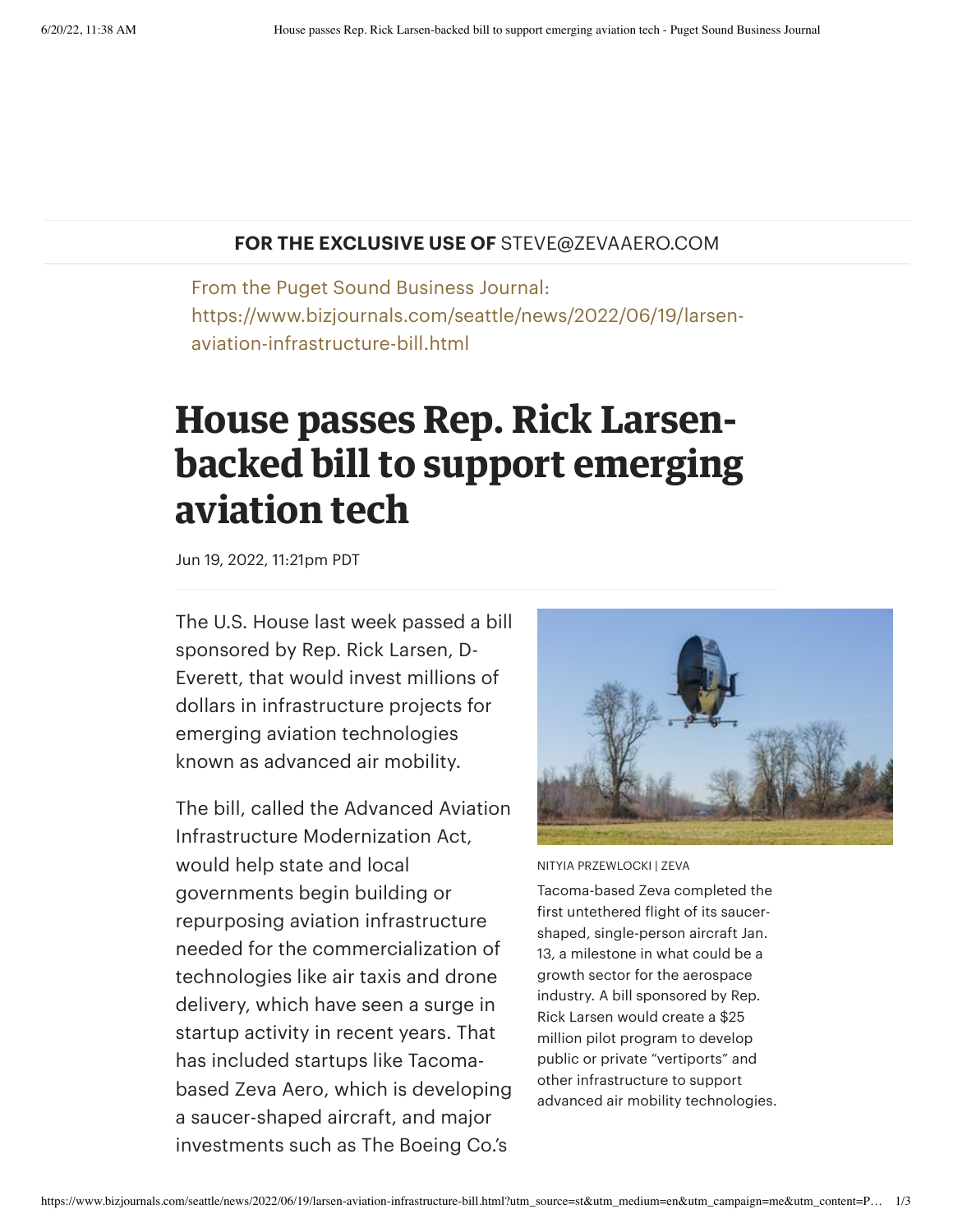6/20/22, 11:38 AM House passes Rep. Rick Larsen-backed bill to support emerging aviation tech - Puget Sound Business Journal

more than \$450 million [investment](https://www.bizjournals.com/seattle/news/2022/01/24/boeing-adds-450m-to-its-investment-in-air-taxi.html) in California-based Wisk Aero, which is developing a two-person electric passenger aircraft.

The bill passed by a vote of 338 to 73 and has been sent to the Senate for review by the Commerce, Science and Transportation Committee.

The bill creates a \$25 million pilot program that would provide grants to develop public or private "vertiports" for takeoff and landing or technologies like ground sensors, electric charging infrastructure or wireless networks to support the new operations.

The new technologies will compete for a slice of the airspace currently in use by more traditional passenger, cargo and recreational aviation activities, Larsen said. That includes a flourishing space launch industry as well as advanced air mobility operations that largely rely on emerging electric vertical takeoff and landing aircraft, or eVTOLs.

"U.S. aviation is going through some pretty fundamental shifts where new entrants aren't airplanes as we've traditionally thought of them," he said.

The Aerospace Industries Association estimated the potential market for advanced air mobility at \$115 billion annually by 2035.

"Bills like these are prime examples of the public-private partnership necessary to advance U.S. leadership in emerging technologies, create hundreds of thousands of jobs, and ultimately transform the transport of people and goods across the country," said Eric [Fanning](https://www.bizjournals.com/seattle/search/results?q=Eric%20Fanning), who heads the association, in a news release.

A second bill passed by both the Senate and the House establishes an interagency working group within the Department of Transportation to coordinate development of the air transportation systems.

The bill does not address or provide resources for certification of the new technologies, which has been a [looming](https://www.bizjournals.com/seattle/news/2022/02/21/new-leadership-for-faa-crucial-to-boeing-programs.html) priority for the Federal Aviation Administration as it seeks to ensure both the safety of the aircraft themselves and their air traffic management systems.